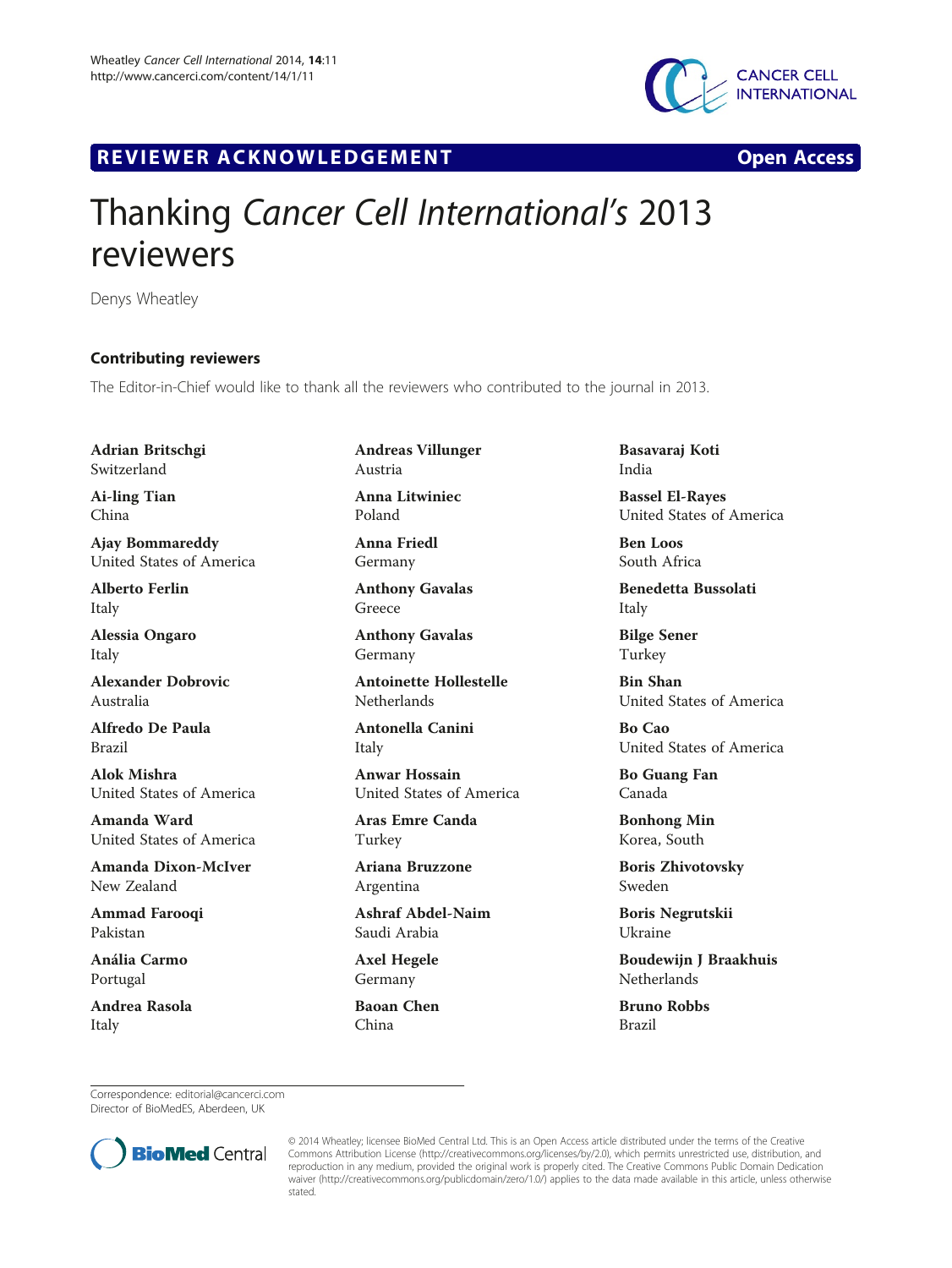Bruno Vincenzi Italy

Bulent Ozpolat United States of America

Byong Chul Yoo Korea, South

Cameron Bracken Australia

Cecilia Hegardt Sweden

Cedric Rebe France

Chandramu Chetty United States of America

Chin-Cheng Su Taiwan

Christer Thomsen Sweden

Christian Stock Germany

Christiane Maier Germany

Daigo Sumi Japan

Daisuke Ennishi Canada

Daniel Ramon Ciocca Argentina

Daniela Gallo Italy

Daniele Vergara Italy

Darell Bigner United States of America

David Buxton United States of America

David Emlet United States of America

Degang Shi China

Delia Mezzanzanica Italy

Delong Liu United States of America Deodutta Roy United States of America

Dick Mosser Canada

Dihua Shangguan China

Dominique Modrowski France

Dongjun Peng United States of America

Douglas Demetrick Canada

Douglas Hurst United States of America

Dustin Deming United States of America

Elena Takano Australia

Elena Nadezhdina Russian Federation

Elif Damla Arisan Turkey

Elizabeth Guo China

Ellen Heitzer Austria

Elsa Bronze-da-Rocha Portugal

Emilio Gonzalez Spain

Erhong Meng United States of America

Esra Erdal Turkey

Eumorphia Konstantakou Greece

Ewa Balcerczak Poland

Fabio Luis Forti Brazil

Fan Yi China

Fang Yan United States of America Farah Khan India

Federica Sotgia United Kingdom

Fiona Yull United States of America

Francois Martin France

Frank Greco United States of America

Fraz Awan Pakistan

Gabriella D'Orazi Kazakhstan

Gabriella Pagnan Italy

Galatea Kallergi Greece

Gangadhara Sareddy United States of America

Gar-Yang Chau Taiwan

Geert Bultynck Belgium

George Calin United States of America

Georgios Nteliopoulos United Kingdom

Gian Luigi Russo Italy

Giulio Metro Italy

Gloria Calaf United States of America

Grigori Rychkov Australia

Guixing Qiu China

Gulgun Oktay Turkey

Guochang Hu United States of America

Guoyou Zhang Australia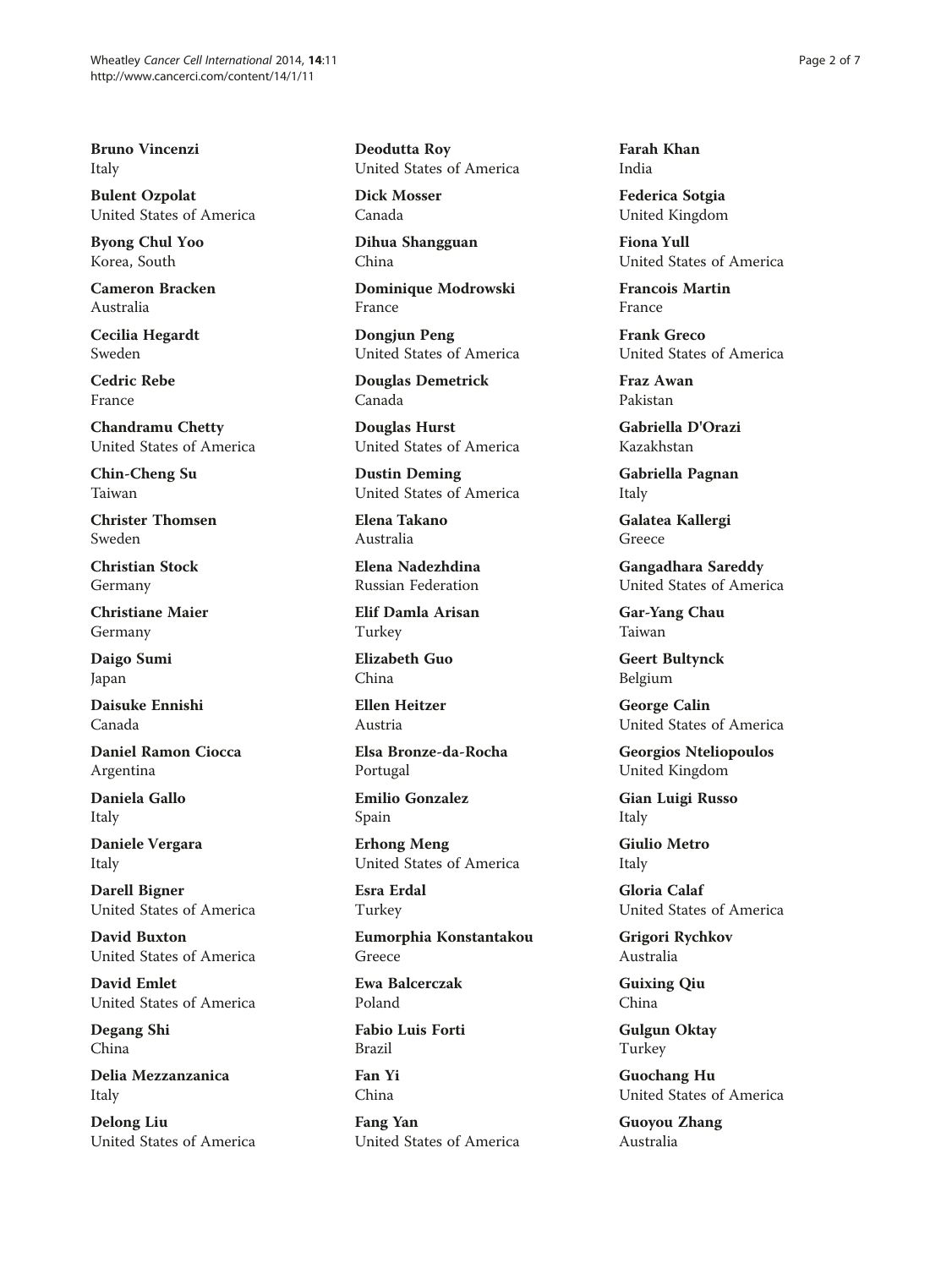Haiteng Deng China

Hans-Joachim Mueller Germany

Hark Kim Korea, South

Hecheng Li China

Helfrid Hochegger United Kingdom

Hong Fan China

Hong Chang Canada

Hong He United States of America

Hong Yang China

Hong He Australia

Hong Zheng United States of America

Hongmei Nan United States of America

Hong-Sheng Zhang China

Hongwei Zhang China

Hongwei Li China

Huifang Hao Japan

Ido Wolf Israel

Indu Kohaar United States of America

Irfan Asangani United States of America

Isabel Andujar Spain

Isabelle Dhennin-Duthille France

Istvan Zupko Hungary

Istvan Vermes Netherlands

James A McCaul United Kingdom

Jamie Jarboe United States of America

Jean Koff United States of America

Jekaterina Erenpreisa Latvia

Jenifer Prosperi United States of America

Jessy Deshane United States of America

Jia Xu United States of America

Jiahua Zhu United States of America

Jiajun Shi United States of America

Jing Lin United States of America

Jiri Vrba Czech Republic

Joana Carvalho Portugal

John Pulikkan Germany

Jong Bin Kim Korea, South

Jong Kuk Park Korea, South

Jun Yao China

Jun Yasuda Japan

Jun Yang United States of America

Junaid Abdulghani United States of America

June Zou United States of America

Junming Yue United States of America Junming Guo China

Justine Rudner Germany

Kajsa Paulsson Sweden

Kaleeckal Harikumar United States of America

Kameswaran Ravichandran United States of America

Karine Breckpot Belgium

Karl Chai United States of America

Katharine Irvine Australia

Kazuhiro Kunimasa Japan

Keizo Takenaga Japan

Ken Young United States of America

Ken-ichi Ogawara Japan

Kevin Sun New Zealand

Konradin Metze Brazil

Kotb Abdelmohsen United States of America

Kwadwo Asamoah Kusi Ghana

Li Xiaorong China

Li Cao United States of America

Liguang Chen United States of America

Ling Wang China

Liping Liu China

Lisa Murphy Ireland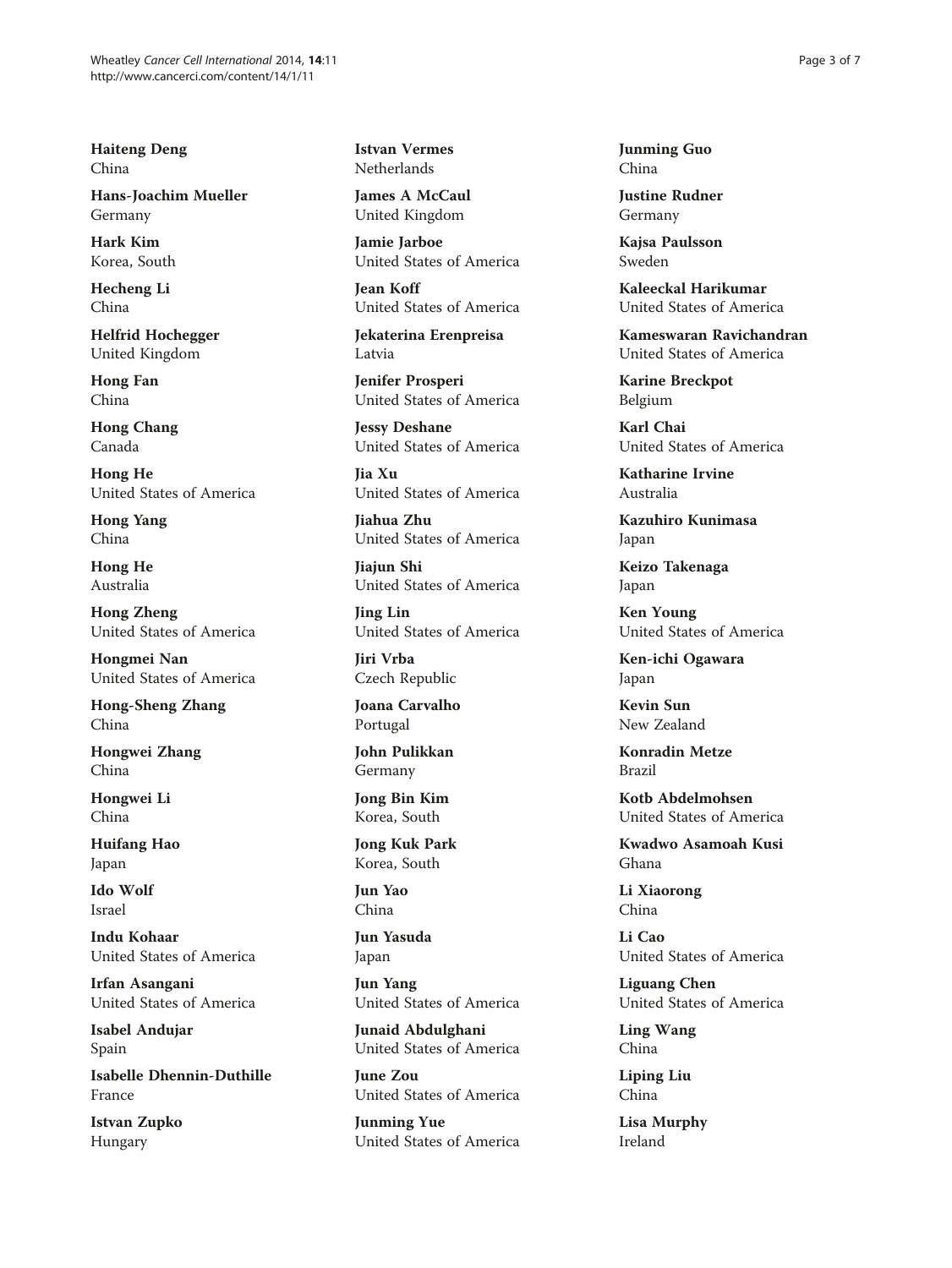Lizong Shen China

Ljubica Vucicevic Serbia

Long-Cheng Li United States of America

Lorenzo Sempere United States of America

Luc Dirix Belgium

Lucia Sfondrini Italy

Luis Goya Spain

Lyuba Varticovski United States of America

Magda hagras Saudi Arabia

Makoto Makishima Japan

Manxiang Li China

Marco Cerbón Mexico

Maria Teresa Teresa Italy

Marius Raica Romania

Martin Liu United States of America

Martino Introna Italy

Maryna de Kock South Africa

Massimo Derenzini Italy

Massimo Aglietta Italy

Massimo Zollo Italy

Mayuko Furuta Japan

Mehdi Shafa Canada

Meixia Zhang China

Meng Qingbing China

Meng-Ru Shen Taiwan

Michael Chan Taiwan

Michael Graner United States of America

Michele Caraglia Italy

Mike Fainzilber Iran

Ming Yuan United Kingdom

Minghua Wu China

Mitsuho Onimaru Japan

Mohamed Saleh Mahmoud Canada

Mohit Sachdeva United States of America

Mu Zhang United States of America

Mugdha Khaladkar United States of America

Munirathinam Gnanasekar United States of America

Muriel Priault France

Muthusamy Kunnimalaiyaan United States of America

Nahum Sonenberg Canada

Natalia Ceaglio Argentina

Natalija Eigeliene Finland

Natarajan Aravindan United States of America

Natasha Kyprianou United States of America

Nathalie Johnson Canada

Navasona Krishnan United States of America

Nayoung Kim Korea, South

Neelu Puri United States of America

Nicholas Pavlidis Greece

Nicola Aceto United States of America

Nives Pecina-Slaus Croatia

Nizar Mhaidat Jordan

Ola Hermanson Sweden

Oleh Stasyk Ukraine

Oliver Treeck Germany

Omar Mohafez Japan

Osamu Miura Japan

Pao-Ling Torng Taiwan

Paolo Aurello Italy

Paolo Martini United States of America

Paolo Gandellini Italy

Parvin Mehdipour Iran

Patricio Aller Spain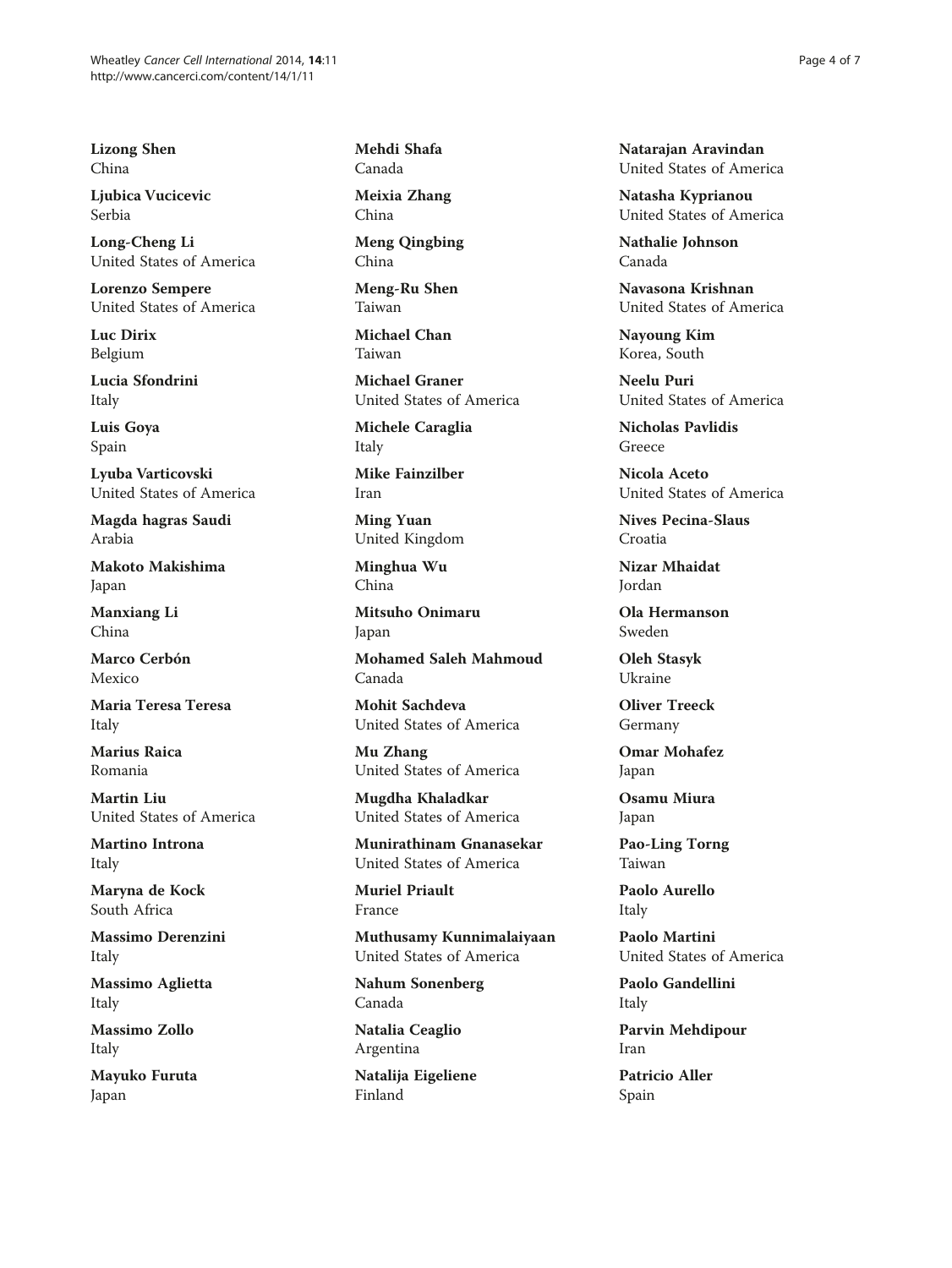Paul Agutter United Kingdom

Paul Bollyky United States of America

Pavel Soucek Czech Republic

Pedro P. Lopez-Casas Spain

Peiman Liu United States of America

Peiyu Pu China

Penka Nikolova United Kingdom

Periasamy Selvaraj United States of America

Peter Schraml Switzerland

Peter Olbert Germany

Phyllis Wachsberger United States of America

Pier Giorgio Petronini Italy

Ping Zhu China

Ping-an He China

Po-Wu Gean Taiwan

Qian Xu China

Qing-Hua Meng China

Qingsong Zhu United States of America

Rajakishore Mishra United States of America

Rajendra Sharma Canada

Rakesh Naidu Malaysia

Ramon Alemany Spain

Ravindresh Chhabra India

Rik Derynck United States of America

Rishi Chhipa India

Robert Milewski Poland

Rohit Malik United States of America

Roland Lauster Germany

Romain Debret France

Roman Eliseev United States of America

Ruben Plentz Germany

Sabine Hombach-Klonisch Canada

Salvatore Pizzo United States of America

Samer Hakim Germany

Sander van den Driesche United Kingdom

Sandra Karlsson Sweden

Sarah Prior United Kingdom

Saskia Cillessen **Netherlands** 

Sen Zhang China

Shaofang Wu United States of America

Sheng-mei Zhu China

Shigeki Ito Japan

Shounanyi Yi Australia

Shuyu Ren United States of America

Sidney Yu Hong Kong

Smadar Avigad Israel

Song YQ China

Sreenivasulu Chintala United States of America

Stefan Pusch Germany

Stephan Reshkin Italy

Stephanie Vispe France

Steve Chambers New Zealand

Steven Van Laere Belgium

Sudhakar Veeranki United States of America

Suoqin Tang China

Suresh Tikoo Canada

Sydney Mukaratirwa United Kingdom

Tadashi Kondo Japan

Tae il Kim Korea, South

Takatsune Shimizu Japan

Takeshi Miyamoto Japan

Takuya Moriya Japan

Tao Ren China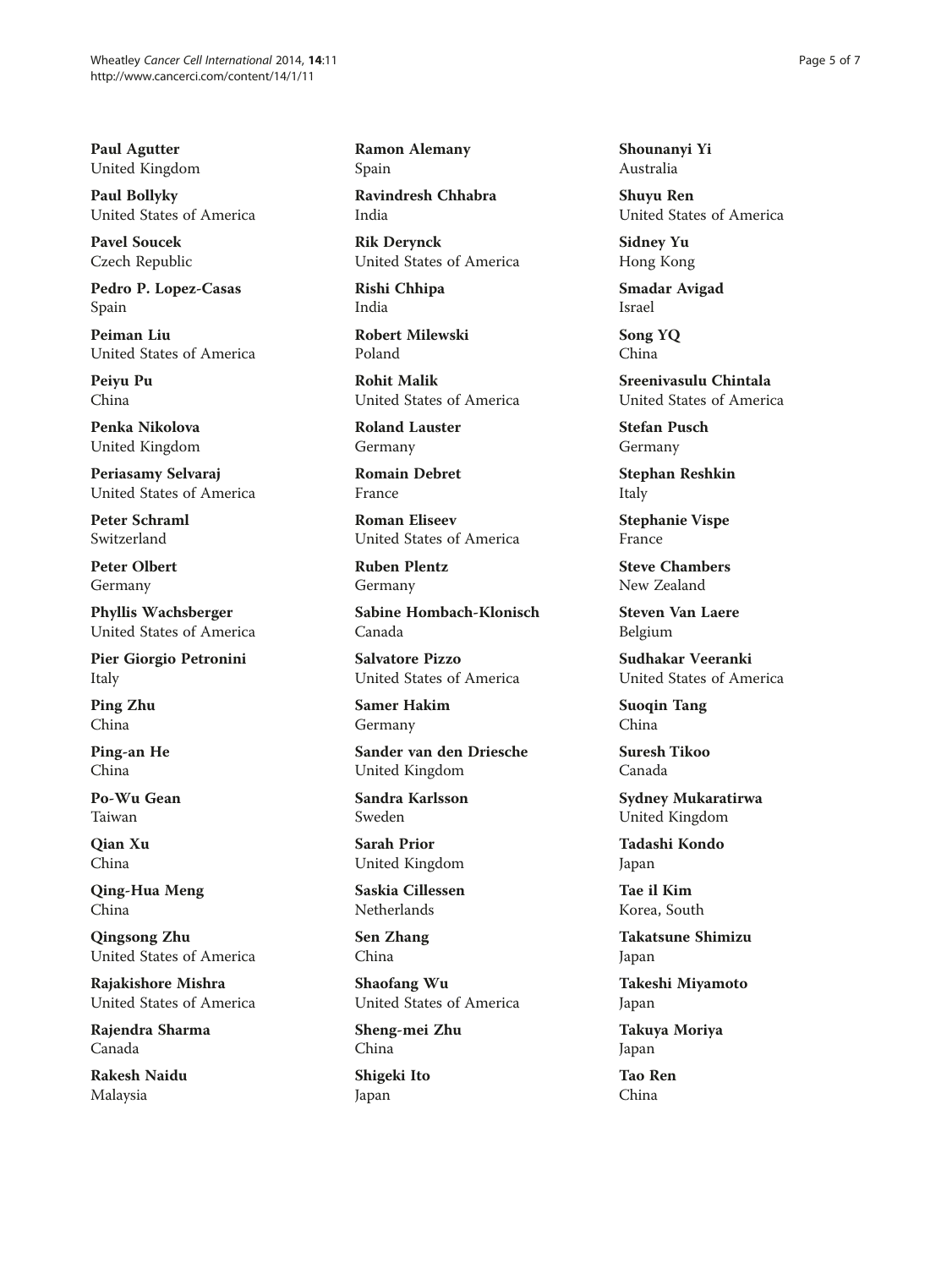Tao Lin United States of America

Taodi Liu China

Tatiana Zybina Russian Federation

Terry Moody United States of America

Thomas Scheper Germany

Tiago Rodrigues Brazil

Timothy Gershon United States of America

Toni Ibrahim Italy

Tonya Walser United States of America

Tsui-Ling Chang Taiwan

Tsutomu Shimura Japan

Ugo Testa Italy

Ulrich Renner Germany

Ulrike Stein Germany

Umberto Galderisi Italy

Urmila Santanam United States of America

Urs Lichtenauer Germany

Valentina Todorova United States of America

Valery Grdzelishvili United States of America

Vishal Gupta India

Vladimir Pushkarev Ukraine

Vladimir Gogvadze Sweden

W. Keith Miskimins United States of America

Wanming Zhao United States of America

Wei Du United States of America

Wei Ding China

Weili Cai United States of America

Wen Zhuang China

Wen Ying Wu China

Wendy Hwang-Verslues Taiwan

Wenjun Wang China

Wenling Wang China

Wenxi Wu China

Wenyue Sun United States of America

William Cho Hong Kong

Wolfram Miekisch Germany

Wu Dong-Cheng China

Xiaobin Jia China

Xiaobing He United States of America

Xiaobo Li United States of America

Xiaochun Xu United States of America

Xiaohua Jiang Hong Kong

Xiaoping Miao China

Xiaoqing Niu China

Xianoyong Zheng United States of America

Xin-xia Tian China

Xiuwu Zhang United States of America

Yajuan Su China

Yan Huang United States of America

Yanfeng Qi United States of America

Yang Yao China

Yang-Chang Wu Taiwan

Yangqiu Li China

Yei-Tsung Chen Singapore

Yen-Ni Teng Taiwan

Yi Zhang China

Yiannis Drosos United States of America

Ying Jin China

Yingpeng Liu United States of America

Ymera Pignochino Italy

Yoji Nagashima Japan

Yong Yang China

Yongwen Chen China